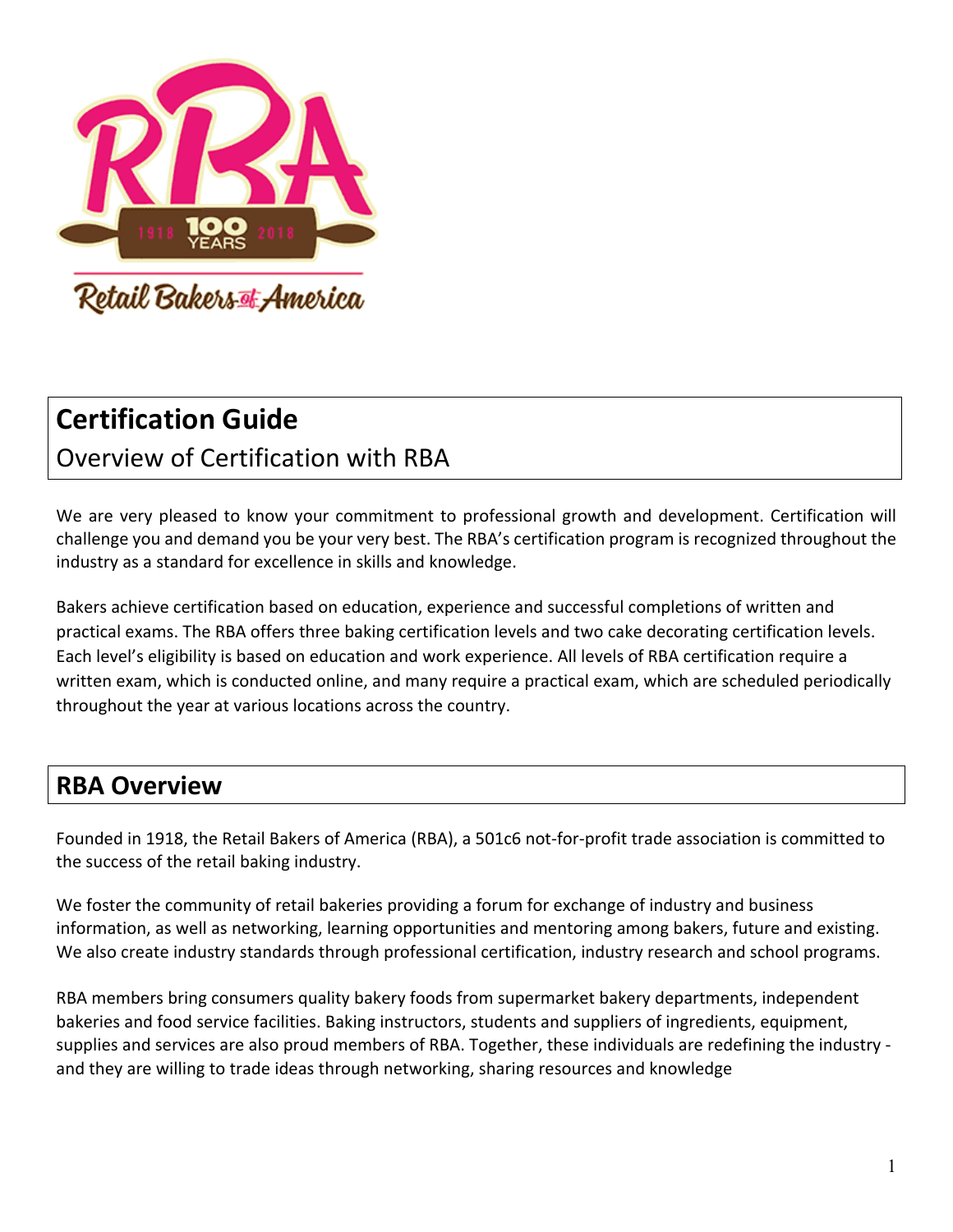# **Benefits of Certification**

The purpose of the RBA Certification Program is to verify professional competency in the baking industry. Certification establishes a peer-evaluated level of knowledge about professional baking. When a baker chooses to certify, she or he chooses to enhance their influence, credibility, and effectiveness in an organization. For these reasons, there are many benefits of certification with The Retail Bakers of America:

#### • **Gain a Competitive Advantage**

 $\circ$  RBA Certification confers a new status on professional bakers that sets them apart as skilled and motivated. Employers look for bakers and chefs who demonstrate an enthusiasm for personal growth and learning. Certification adds this value to your resume. Pursuing RBA certification proves that you value lifelong learning and will uphold an industry standard for excellence.

#### • **Increase Earning Potential**

- $\circ$  Employers need qualified professionals with proven competency. Certification verifies the level of work, skill and knowledge professional bakers bring to the marketplace. It allows you the power to negotiate for yourself and market yourself.
- **Update Knowledge and Skills** 
	- $\circ$  RBA certification helps you stay current in the industry. Having gone through the study and hard work of certification, you've mastered important, up-to-date industry competencies that you can soon put into use! Certification exposes you to skills and ideas, perhaps outside of your work experience that give you a broader understanding and appreciation of your craft.

#### • **Build Professional Credibility**

 $\circ$  RBA certification demonstrates your commitment to upholding industry standards and continued learning. Certified bakers at all levels are recognized and acknowledged as among the best by their peers.

# **Certification Levels**

#### Certified Journey Baker (CJB)

A baker at this level assists in the preparation and production of pies, cookies, cakes, breads, rolls, desserts or other baked goods for a commercial bakery. Duties may include stocking ingredients, preparing and cleaning equipment; measuring ingredients, mixing, scaling, forming, proofing, oven tending, and product finishing. He/she must demonstrate a basic knowledge about the principles of sanitation.

#### **Qualifying Criteria**

- Education: no mandatory requirement.
- Work Experience: a minimum of one year (2,000 hours) of verifiable commercial/retail baking experience, or a minimum of one year combination of education and commercial/retail baking work experience of which at least 1,000 hours must be work experience.
- Written Test: achieve a passing score of 75%.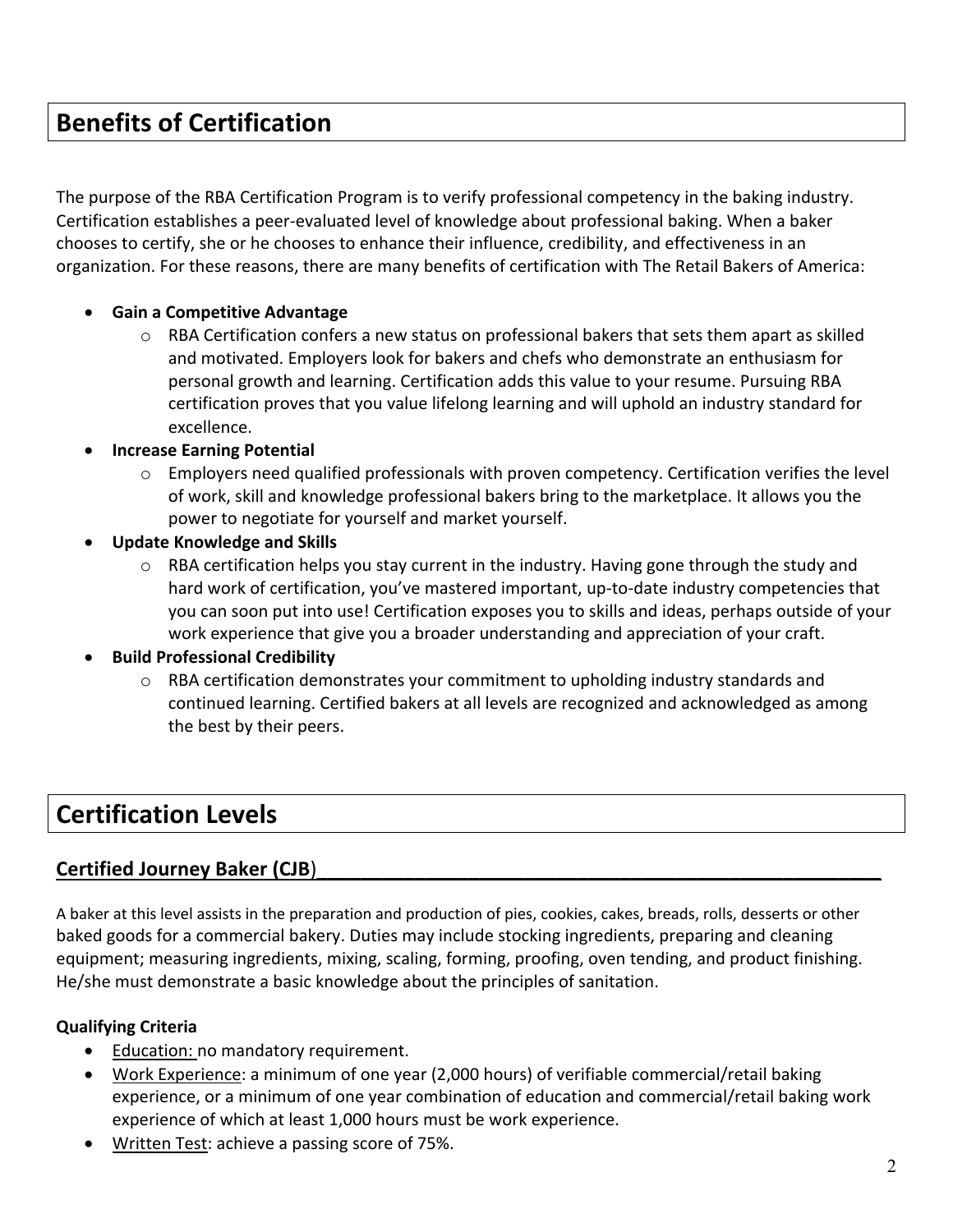### **Certified Journey Decorator (CJD)**\_\_\_\_\_\_\_\_\_\_\_\_\_\_\_\_\_\_\_\_\_\_\_\_\_\_\_\_\_\_\_\_\_\_\_\_\_\_\_\_\_\_\_\_\_\_\_\_

A decorator at this level assists in the preparation and production of pies, cookies, cakes, breads, rolls, desserts or other baked goods for a commercial bakery. Duties may include stocking ingredients, preparing and cleaning equipment; measuring ingredients, mixing, scaling, forming, proofing, oven tending, and product finishing. He/she must demonstrate a basic knowledge about the principles of sanitation.

#### **Qualifying Criteria**

- Education: no mandatory requirement.
- Work Experience: a minimum of one year (2,000 hours) of verifiable commercial/retail baking experience, or a minimum of one year combination of education and commercial/retail baking work experience of which at least 1,000 hours must be work experience.
- Written Test & Video Submission: achieve a passing score of 75%.

#### Certified Baker (CB)

A Certified Baker prepares and produces baked goods while assisting with general commercial bakery operations. He/she has considerable responsibility and autonomy and participates in a broad range of both complex and routine work activities, including supervision of other staff and allocation of resources. He/she must demonstrate a basic knowledge of bakery sanitation, management, retail sales/merchandising and staff training.

#### **Qualifying Criteria**

- Education: must have a verification of the Serv-Safe certification **or** the completion of a 30-hour sanitation course offered by a school, government agency or association.
- Work Experience: a minimum of four years of verifiable full-time commercial/retail baking experience, **or** a CJB plus three years of verifiable full-time commercial/retail baking experience.
- Written Test: achieve a passing score of 75%.
- Practical Test: achieve a passing score of 75% for a one-day practical test administered by RBA.

#### **Certified Decorator (CD)**

A decorator at this level and for this designation prepares and finishes sweet baked goods for a commercial bakery. Duties include preparing icings, decorating a variety of cakes using various techniques, seasonal displays and specialty designs, and working with customers. He/she demonstrates a basic knowledge about sanitation.

#### **Qualifying Criteria**

- Education: must have a verification of the Serv-Safe certification **or** the completion of a 30-hour sanitation course offered by a school, government agency or association.
- Work Experience: a minimum of four years of verifiable decorating experience working in a commercial/retail bakery **or** a CJD plus three years of verifiable full-time commercial/retail baking experience.
- Written Test: achieve a passing score of 75%.
- Practical Test: achieve a passing score of 75% for a one-day practical test administered by RBA.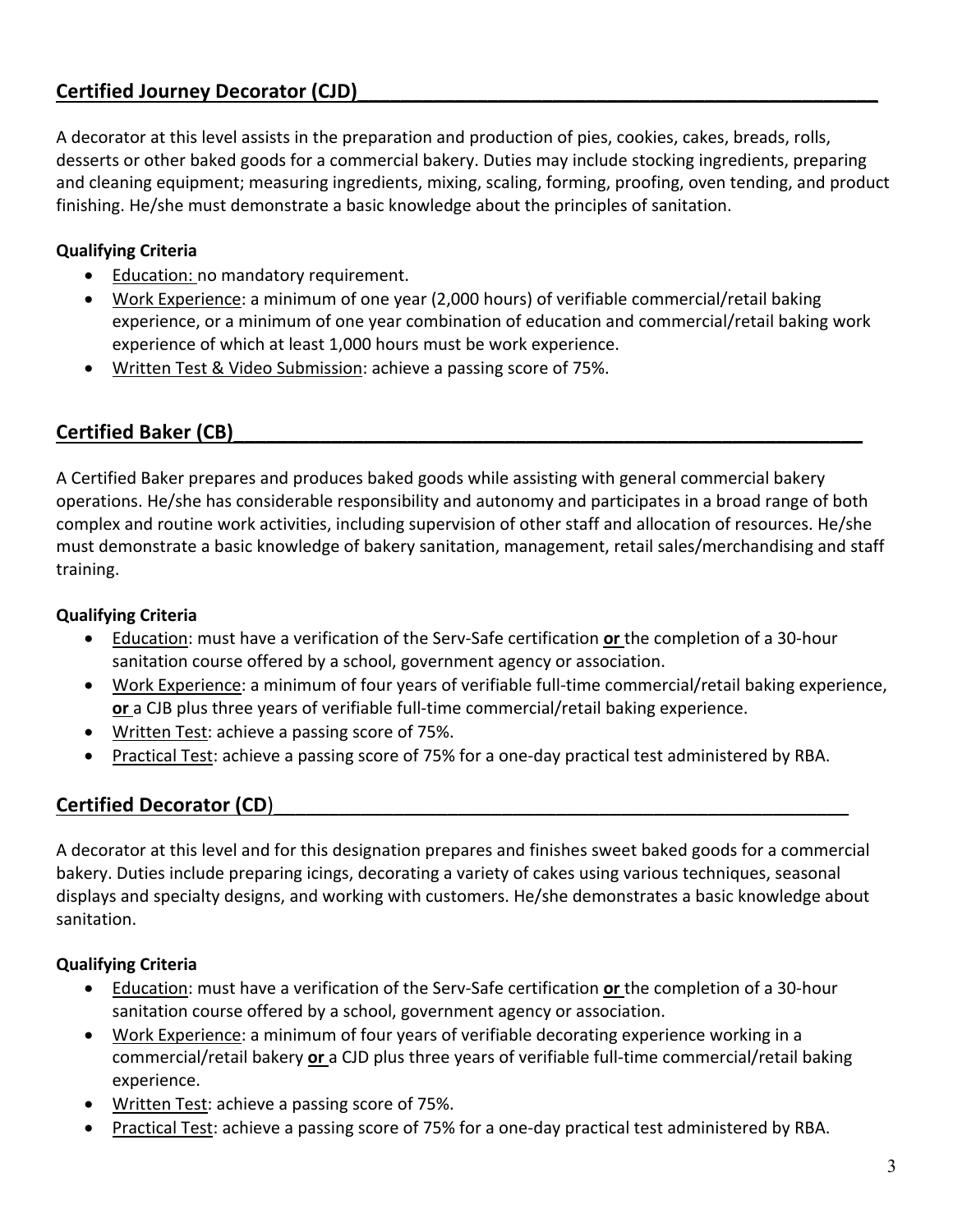### **Certified Master Baker (CMB)**\_\_\_\_\_\_\_\_\_\_\_\_\_\_\_\_\_\_\_\_\_\_\_\_\_\_\_\_\_\_\_\_\_\_\_\_\_\_\_\_\_\_\_\_\_\_\_\_\_\_

A baker at this level and for this designation participates in a broad range of complex, technical or professional work activities, performed in a wide variety of contexts with a substantial degree of personal responsibility and autonomy. Responsibility for the work of others and allocation of resources is present. He/she must have the technical and administrative skills necessary to operate and manage the production area of a full-line independent or in-store commercial bakery. He/she must produce high quality bakery foods, and demonstrate a basic knowledge about the principles of sanitation, management, retail sales/merchandising and training.

#### **Qualifying Criteria**

- Education: must have verification of the Serv-Safe certification or the completion of a sanitation course offered by a school, government agency or association. The CMB also requires a total of 30 contact hours of professional development courses/seminars or workshops in supervision (focused on human relations, team work, and supervision) or bakery management and production.
- Work Experience: all candidates must have achieved a Certified Baker (CB) designation plus have a minimum of an additional three years (36 months) of verifiable full-time commercial/retail baking experience, **or** over ten years of verifiable full-time commercial/retail baking experience without a Certified Baker designation.
- Written Test: achieve a passing score of 75%.
- Practical Test: achieve a passing score of 75% for a two-day practical test administered by RBA.

#### **Professional Development and Continuing Education Requirement**

Candidates may fulfill the professional development or continuing education requirement in many ways. RBA recognizes formal (educational institution based) and informal (seminars, workshops, distance learning) educational experiences as well as trade shows and affiliate programs.

1 Continuing Education Unit (CEU) would equal 10 contact hours for any program offering CEUs.

### **Affordability**

A check, money order or credit card information must accompany an application. There is non-refundable application fee of \$25. Once an application has been approved, candidates are charged the exam fee, which covers one scheduled written test and one practical test. A final registration fee is due at the time a candidate registers for a practical exam at a specific test site.

|                               | <b>RBA Member</b> | <b>RBA Non-Member</b> | <b>Test Site Registration</b> |
|-------------------------------|-------------------|-----------------------|-------------------------------|
| Certified Journey Baker       | \$50              | \$75                  | N/A                           |
| Certified Journey Decorator   | \$50              | \$75                  | N/A                           |
| <b>Certified Baker</b>        | \$200             | \$300                 | \$50                          |
| <b>Certified Decorator</b>    | \$200             | \$300                 | \$50                          |
| <b>Certified Master Baker</b> | \$750             | \$1,000               | \$150                         |

*\*Group discounts may be available for qualified candidates.*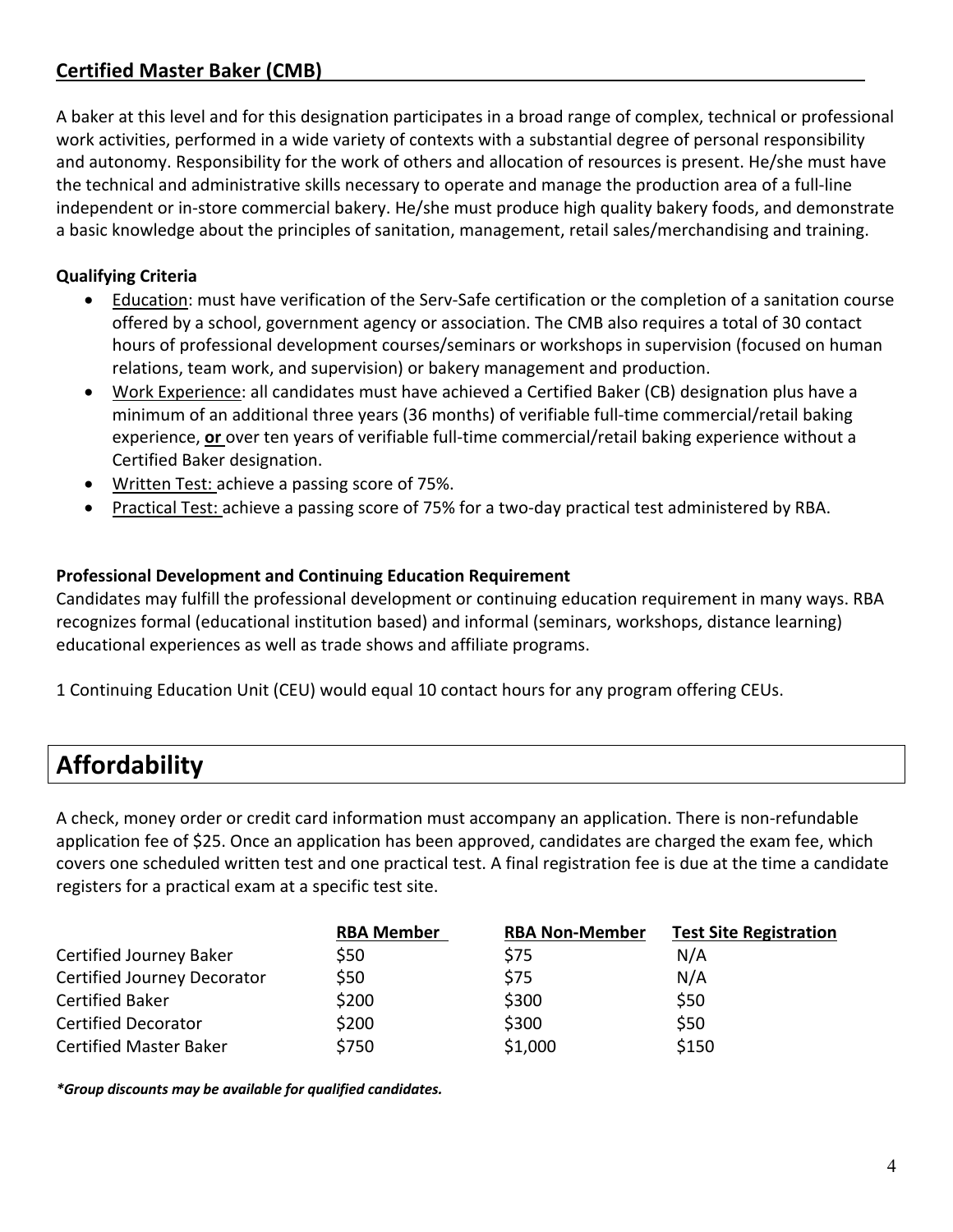### **Exams**

#### **The Online/Written Tests**

Approved candidates must take the online and performance tests within two years of RBA's acceptance of the application. If this is not done, the candidate loses his/ her "approved" status and must submit a new application. Previous filing fees are not refunded; they are forfeited.

Most exams will be given via an online link. The RBA staff will schedule your online exam and send you a link to the test. You will need to find a quiet space and give yourself the full time allotted. Once you click on the link for the exam, you are NOT able to stop and go back in, so it is very important to block out a time for you to test. *The written examination for Certified Baker, Certified Decorator and Certified Master Baker must be taken and passed prior to taking the practical examination.* 

RBA study guides for written exams are provided for CB and CMB candidates. The information contained in study guides are a foundation and initial step to preparing for the online exam. Candidates are also expected to read and study baking references and texts, such as those on the suggested RBA reading list. CJB and CJD certifications contain common knowledge questions that you should be able to answer as an industry profession and there is no official study guide available.

#### **The Practical Tests**

Practical tests are typically conducted on Saturday and Sunday at a school or facility with adequate workstations and equipment. RBA uses 3 to 5 judges, and a test administrator or on-site test coordinator. Candidates must achieve the minimum passing grade (75%) for each test segment and a 75% for the test overall. CMBs take a two-day practical test; CBʹs and CDs take a one-day practical test.

A minimum of five (3) candidates is required to hold a practical exam. Examinations will be held at locations that can accommodate up to ten (10) candidates, has the proper equipment available and does not charge for the use of the facility. Test results will be provided to candidates at the test site, immediately following the exam. It is the objective of the RBA to provide a fair standard of scoring. Each product being graded has a detailed grading rubric that candidates will have access to prior to the exam.

Study guides and recipes are provided for practical exams. Candidates are provided with RBA recommended recipes but may choose to use their own recipes. If a candidate chooses to use his or her own recipes, the RBA Coordinator or an RBA judge must be notified at least 30 days prior to the practical. *A candidate's practical study guide is unique to her or his exam test site, as the categories, products and formulas may change for each practical*.

#### **Re-Testing Process**

A candidate who fails one or two product segments may re-test on those segments. The re-test will include the failed items plus two (2) additional products to allow for scoring on time management. A candidate who fails three or more product segments must re-take the entire practical exam. (The math/Baker's percentage portion of the practical exam will be included as one of the failed items).

The fee for the re-test is \$150.00 per item (CMB)/ \$50.00 per item (CB/ CD).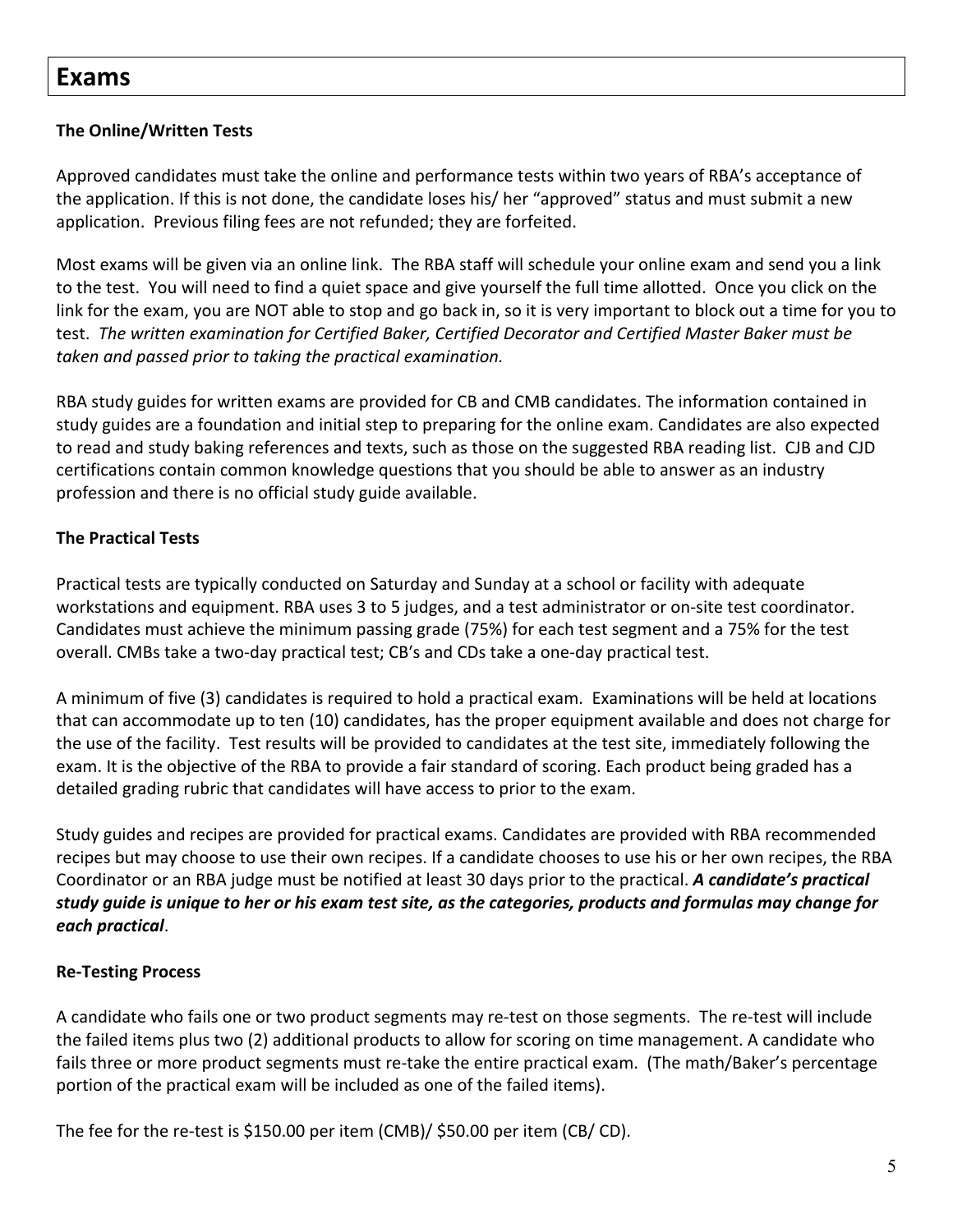- If a candidate fails the written or practical test, in whole, the candidate must wait a year from the date of the second failed test before reapplying to take the test.
- If a candidate fails the practical test in part (1-2 items), the candidate must wait 3 months before retesting.
- The candidate must submit documentation of 3 practice rounds of the product prior to retesting.
	- o This documentation will include emailed pictures of the practice production process and the final products. Candidates will receive a list of necessary pictures based on the product to be retested.
- The test must take place during a regularly scheduled test, or when two or more CMB judges are available for scoring (one judge may virtually present).
- If a candidate does not retest during a regularly scheduled exam, the candidate will be responsible for any travel and lodging of out-of-town judges, up to \$200 per judge. These costs will be paid though the RBA. The RBA will do its best to find CMB judges within a close vicinity to the retesting candidate.

# **Certification Checklist**

Complete and submit the application form with \$25 application fee.

 Upon acceptance of the application, submit the full certification fee to secure your candidacy status.

 Study for the written exam using the RBA written study guide, and recommended reading list.

Complete the online exam via Exambuilder.com using a provided exam link.

### *For CB, CD & CMB:*

 Register for practical exam test site and submit registration fee. (Candidates must register for a practical exam within 2 years of the application being accepted).

 Study for practical exam using the practical exam guidebook specific to your test site and provided RBA formulas

 Connect with RBA judges assigned to your practical exam. Feel free to submit questions to the judges prior to the test.

 30 days prior to the exam, submit any candidate's choice items and extra ingredient lists to the judges (Candidates will NOT have access to ingredients outside of the provided formulas unless specified prior to arrival at the test site).